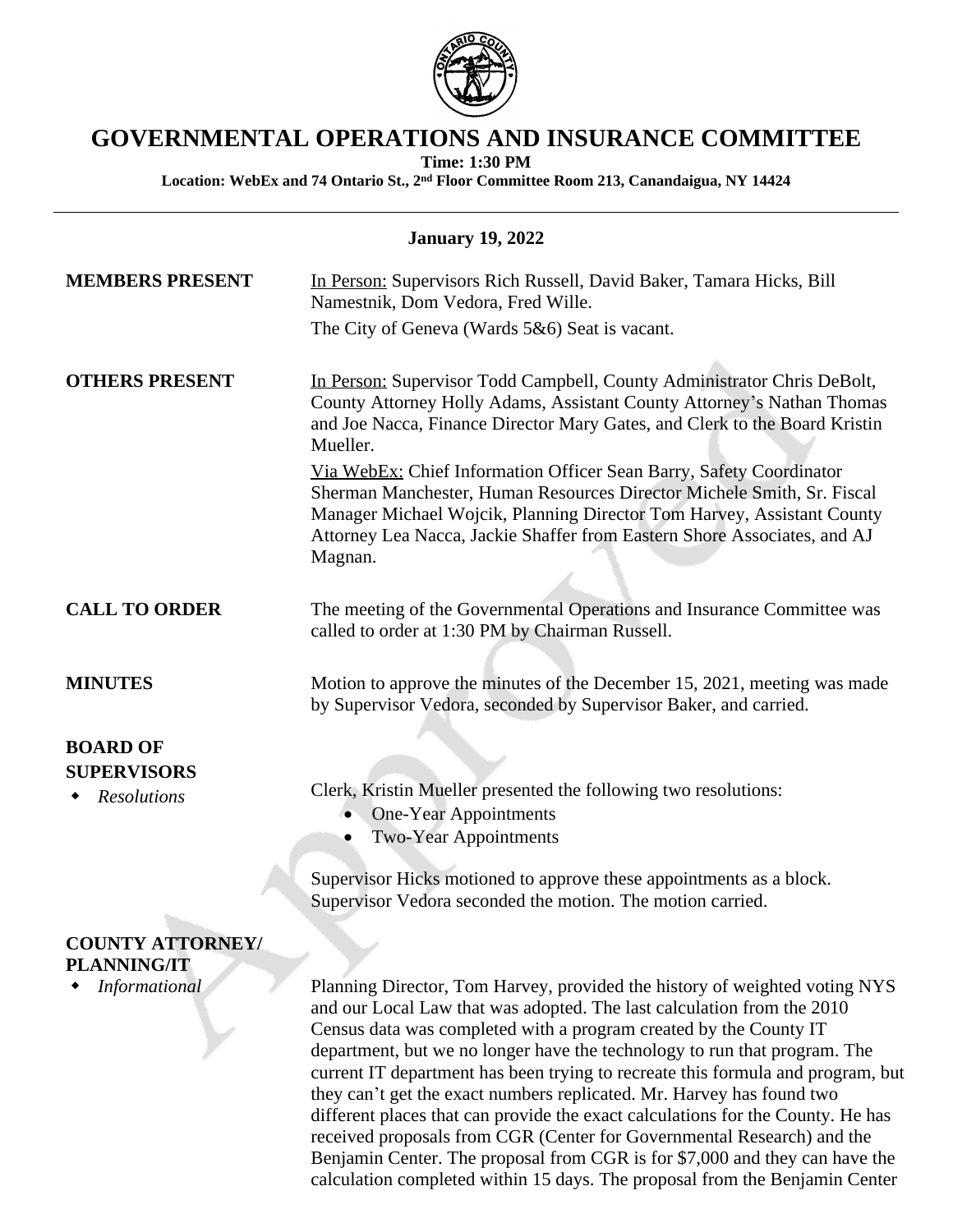|                                                     | is for \$7,731 and they will take 2 months to complete the calculation.<br>Discussion ensued on if our IT department's numbers are close enough or if we<br>have to contract to get the calculations done; also, how much will the numbers<br>really change from the last time. It was decided that Mr. Harvey will bring a<br>resolution back next cycle to contract with a company to provide the correct<br>calculation for our updated weighted voting numbers.                                                                                                                                                                                                                                                                                                   |
|-----------------------------------------------------|-----------------------------------------------------------------------------------------------------------------------------------------------------------------------------------------------------------------------------------------------------------------------------------------------------------------------------------------------------------------------------------------------------------------------------------------------------------------------------------------------------------------------------------------------------------------------------------------------------------------------------------------------------------------------------------------------------------------------------------------------------------------------|
| <b>INFORMATIONAL</b><br><b>REPORTS</b>              | The committee reviewed all reports and information submitted regarding:<br>a. Workers Compensation and Safety Reports<br>b. MVA Report                                                                                                                                                                                                                                                                                                                                                                                                                                                                                                                                                                                                                                |
|                                                     | Safety Coordinator, Sherman Manchester, reported that this cycle that the<br>County recordable injuries went down in 2021 from 2020, but the entire plans<br>recordables were up in 2021 from 2020.                                                                                                                                                                                                                                                                                                                                                                                                                                                                                                                                                                   |
|                                                     | Motion to approve the Workers Compensation and Safety reports as presented<br>was made by Supervisor Vedora, seconded by Supervisor Hicks, and carried.                                                                                                                                                                                                                                                                                                                                                                                                                                                                                                                                                                                                               |
|                                                     | Motion to approve the motor vehicle accident report as presented was made by<br>Supervisor Wille, seconded by Supervisor Vedora, and carried.                                                                                                                                                                                                                                                                                                                                                                                                                                                                                                                                                                                                                         |
| <b>COUNTY</b><br><b>ADMINISTRATOR</b><br>Resolution | County Administrator, Chris DeBolt, presented a resolution entitled,<br>"Appointment to the Deputy County Administrator Search Committee".                                                                                                                                                                                                                                                                                                                                                                                                                                                                                                                                                                                                                            |
|                                                     | Supervisor Vedora motioned to approve these appointments to the Deputy<br>County Administrator search committee. Supervisor Namestnik seconded the<br>motion. The motion carried.                                                                                                                                                                                                                                                                                                                                                                                                                                                                                                                                                                                     |
| Update                                              | County Administrator, Chris DeBolt, gave the following updates:<br>FLCC will be hosting the State run COVID testing site<br>Schools are working on tracing COVID clusters and outbreaks<br>They have started to distribute KN95 masks to the schools<br>More of KN95 masks will also be available to the Towns<br>A State of Emergency was issued in order to purchase more KN95<br>masks and home test kits for residents<br>ARAPA funding will be used to cover the cost of the test kits; other<br>funding has also been applied for to help with the costs of the masks<br>and test kits<br>A 11 County letter was sent to the Governor regarding healthcare<br>worker booster mandate<br>The County-wide fire and EMS and 9-11 taskforce studies are<br>underway |
| <b>EXECUTIVE SESSION</b>                            | At 2:38 PM, Supervisor Baker made the motion, seconded by Supervisor<br>Wille, to go into executive session regarding discussion on proposed, pending<br>or current litigation; motion carried.                                                                                                                                                                                                                                                                                                                                                                                                                                                                                                                                                                       |
|                                                     | Governmental Operations and Insurance Committee oversees the activities, programs, or other matters related to the following                                                                                                                                                                                                                                                                                                                                                                                                                                                                                                                                                                                                                                          |

departments, agencies, or activities: *Legislative Board, Clerk of the Board of Supervisors, County Administrator, County Attorney, County Clerk, Bureau of Motor Vehicles, Real Property Tax Services, Board of Elections, Records and Archives, County Historian, Board of Ethics, Dog Control, Humane Society, Information Services, Regulatory Compliance, County Insurance Programs, Risk Management, Workers*' *Compensation.*